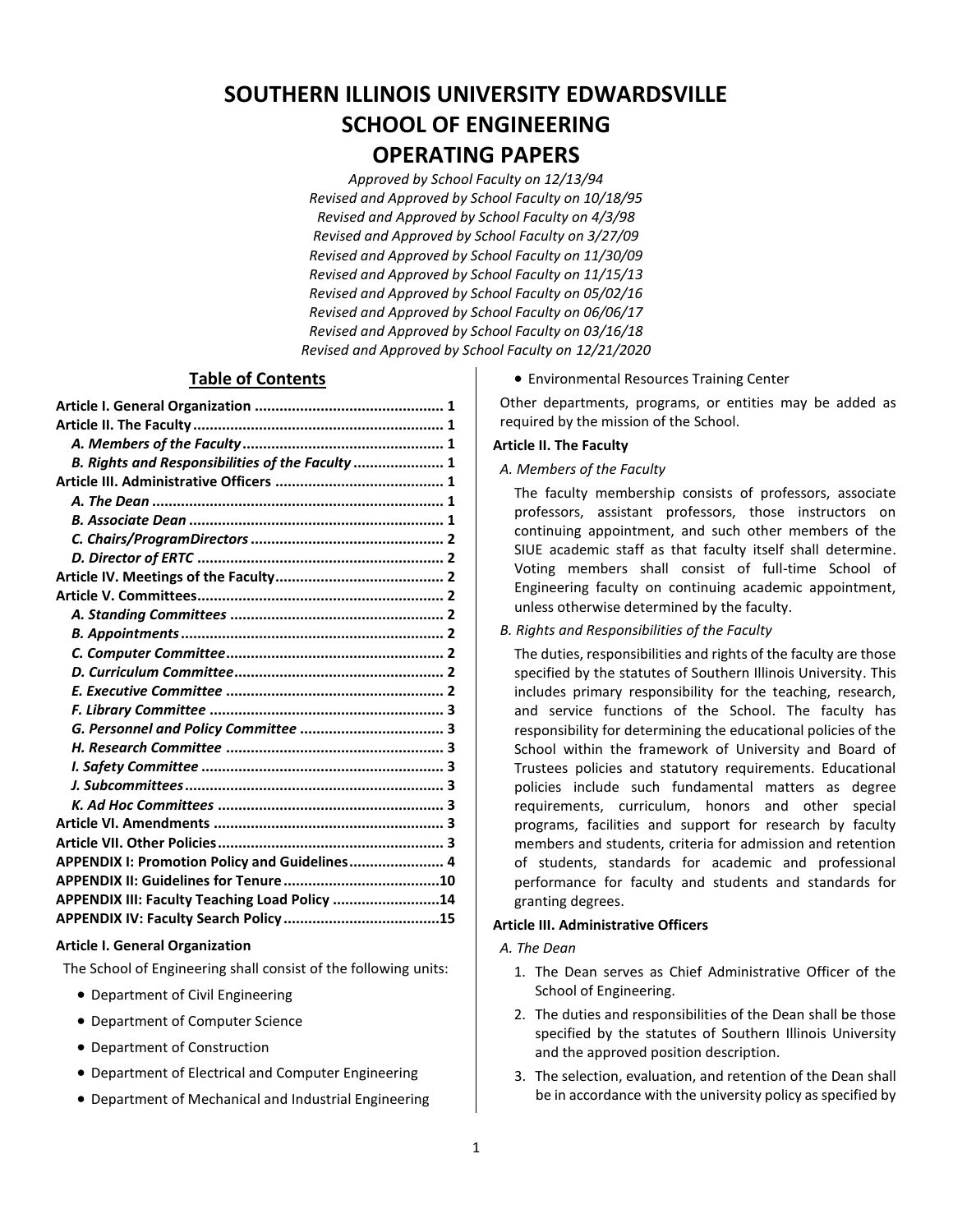<span id="page-1-0"></span>document reference 2B3 appended to these operating papers.

#### *B. Associate Dean*

- 1. The duties and responsibilities of the Associate Dean shall be as assigned by the Dean.
- 2. The Associate Dean is selected by the Dean following appropriate search procedures.
- 3. The usual term of office for the Associate Dean shall be five years. An individual shall be eligible for appointment to successive terms.
- 4. The Associate Dean may be removed for cause by the Dean.

#### <span id="page-1-1"></span>*C. Chairs/Program Directors*

- 1. The duties and responsibilities of the Chair/Program Director for each Department/Program in the School include the administration of the affairs of that Department/Program, and performance of such duties as assigned by the Dean.
- 2. A search committee elected by the Department/Program shall assist the Dean by making recommendations regarding the appointment of Chairs/Program Directors. The Dean may appoint additional members to the search committee.
- 3. The Dean shall appoint Chairs/Program Directors.
- 4. The usual term of office for a Department Chair/Program Director shall be three years. During the last year of the term, the search committee shall announce that the position for the next term is open and potential candidates may apply. If, however, the current Chair/Director has served a term immediately prior to the current term, then the search committee shall take the additional step of vigorously soliciting candidates—other than the current Chair/Director— for the next term. If one or more candidates can be identified who meet criteria established by the search committee, the committee shall recommend to the Dean that the Chair/Director for the next term be chosen from this group. In any event, the final appointment decision shall be made by the Dean.
- 5. A Chair/Program Director may be removed for cause by the Dean.

#### <span id="page-1-2"></span>*D. Director of ERTC*

- 1. The Director of the Environmental Resources Training Center (ERTC) shall administer the affairs of that unit.
- 2. The Director of ERTC shall be appointed by the Dean following appropriate search procedures.
- 3. The usual term of office for the Director of ERTC shall be five years. An individual shall be eligible for appointment to successive terms.
- 4. The Director of the ERTC may be removed for cause by the Dean.

#### <span id="page-1-3"></span>**Article IV. Meetings of the Faculty**

- A. Meetings of the faculty shall be called by the Dean according to need. The Dean shall set the agenda and preside at the meetings.
- B. The Dean shall call a special meeting of the faculty upon the request of at least fifteen percent of the faculty of the School.
- C. Parliamentary procedure shall comply with Robert's Rules of Order.

### <span id="page-1-4"></span>**Article V. Committees**

- <span id="page-1-5"></span>*A. Standing Committees*
	- The School has the following standing committees:
		- 1. Computer Committee
		- 2. Curriculum Committee
		- 3. Executive Committee
		- 4. Library Committee
		- 5. Personnel and Policy Committee
		- 6. Research Committee
		- 7. Safety Committee
- <span id="page-1-6"></span>*B. Appointments*

All committees with the exception of the Executive Committee and the Personnel and Policy Committee shall be appointed by the Executive Committee. The Chairs for all committees with the exception of the Personnel and Policy Committee shall be appointed by the Dean. The Dean may make exceptions to the rules for committee composition as required by special circumstances. Student members may be appointed to the Computer Committee, Curriculum Committee, Library Committee, and Safety Committee.

<span id="page-1-7"></span>*C. Computer Committee*

The functions and responsibilities of the Computer Committee are:

- 1.to review all major requests for computer hardware and software and make recommendations to the Dean
- 2.to establish operating procedures for school-based computer laboratory facilities
- 3.to assist the Dean in formulating long range plans for computing
- 4.to solicit departmental requests for computer hardware and software, to prioritize those requests, and to make recommendations to the SIUE Academic Computing Council

#### <span id="page-1-8"></span>*D. Curriculum Committee*

The functions and responsibilities of the Curriculum Committee are to review and evaluate proposed curriculum changes and course changes, additions and deletions from departments and programs of the School.

- <span id="page-1-9"></span>*E. Executive Committee*
	- 1. The Executive Committee shall consist of the Dean, Associate Dean, Chairs/Program Directors, and Director of the ERTC. It shall be chaired by the Dean.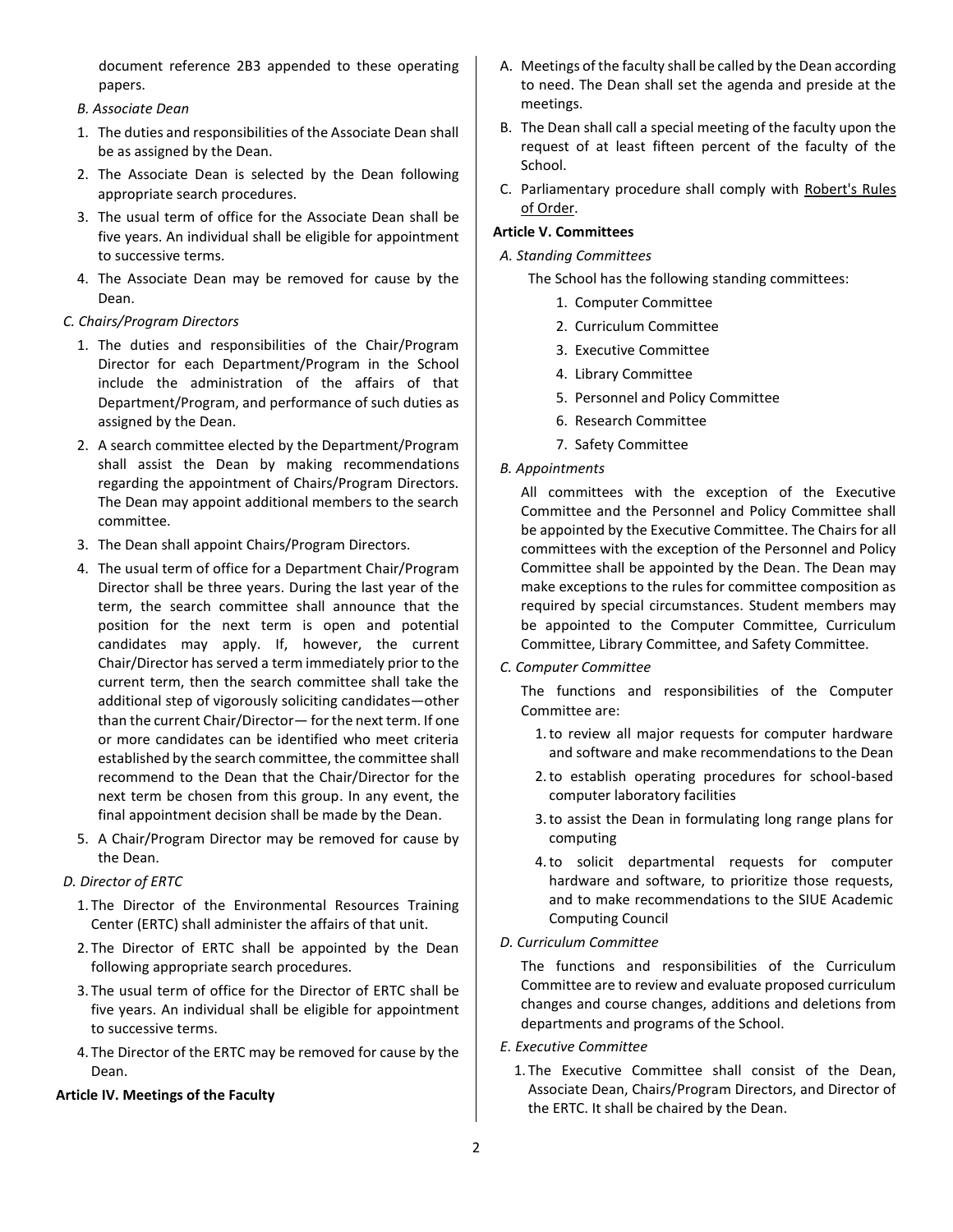- 2. The Executive Committee shall act in an advisory capacity to the Dean.
- 3. The Executive Committee shall periodically review the current operating budget and make recommendations to the Dean concerning the budgets.

#### <span id="page-2-0"></span>*F. Library Committee*

The functions and responsibilities of the Library Committee are to provide liaison with the University library for all matters concerning library operation and expenditure of School library funds.

#### <span id="page-2-1"></span>*G. Personnel and Policy Committee*

- 1. The Personnel and Policy Committee shall be composed of one faculty member elected by each Department/Program of the School from its voting membership (Dean, Associate Dean and Chairs/Program Directors shall be excluded). All members elected shall be tenured faculty of the School of Engineering at SIUE. Only in the rare event that no members of a particular department meet this requirement, a non-tenured tenure-track faculty member from the department may serve as a non-voting member of this Committee.
- 2. The regular term of the members of the Personnel and Policy Committee shall be two years, with either two members or three members replaced each year. Elections shall take place in April and terms shall begin the following Fall Semester. The Committee shall elect its own chair each year.
- 3. The Personnel and Policy Committee shall
	- a. recommend to the School, policies or changes in policy consistent with University policy and present need, on personnel matters such as promotion, salary, tenure, released time, sabbatical leaves, and new appointments in the School of Engineering
	- b. recommend changes in the School Operating Papers and conduct ballots for such changes
	- c. conduct ballots for School representation on the Faculty Senate and other elective offices in University Governance
	- d. hear grievances forwarded by faculty members. Recommendations will be sent to the Dean of the School of Engineering for transmittal through administrative channels in accordance with University policy
	- e. act for the faculty to review and evaluate proposed Peer Group Merit Pay Plan changes and recommend to the Dean approval of such changes or recommend the changes be submitted to the School faculty for discussion and vote.
	- f. conduct the Annual Evaluation of the Dean of the School of Engineering, in accordance with University

policy.

4. An individual member or the chair of the committee may be appointed to successive terms.

## <span id="page-2-2"></span>*H. Research Committee*

The functions and responsibilities of the Research Committee are to review and evaluate for approval or disapproval all research proposals submitted by faculty members for University funding and to submit its recommendations to the appropriate administrative bodies.

## <span id="page-2-3"></span>*I. Safety Committee*

The functions and responsibilities of the Safety Committee are:

- 1.to establish and monitor safety procedures for all laboratories
- 2.to periodically review laboratories for safety hazards and recommend necessary corrective actions
- 3.to establish policies and procedures regarding student project and competition practices, and to oversee their implementation and the training that accompanies them.
- <span id="page-2-4"></span>*J. Scholarship Committee*

The responsibility of the Scholarship Committee is to review and evaluate the annual scholarship applications submitted by the School of Engineering students in a timely manner and to submit its recommendations to the Dean's office for award announcements.

## *K. Subcommittees*

Subcommittees may be appointed by any standing committee as a need for them arises. Subcommittees may include faculty, students, and staff who are not members of the standing committee.

- <span id="page-2-5"></span>*L. Ad Hoc Committees*
	- 1. Ad Hoc Committees may be appointed by the Dean or elected by the faculty as a need for them arises and shall perform those functions assigned to them by the Dean or faculty.
	- 2. Ad Hoc Committees shall be dissolved upon completion of their tasks.

# <span id="page-2-6"></span>**Article VI. Amendments**

Amendments to these Operating Papers shall be made by at least a two-thirds approval of the faculty responding in a mail or electronic ballot, provided that the proposed changes have been submitted in writing to each faculty member at least two weeks before the amendments are to be considered.

#### <span id="page-2-7"></span>**Article VII. Other Policies**

Other policies related to such matters as Promotion and Tenure, Faculty Evaluation and Merit Pay shall be appended to these working papers under the same rules specified in Article VI.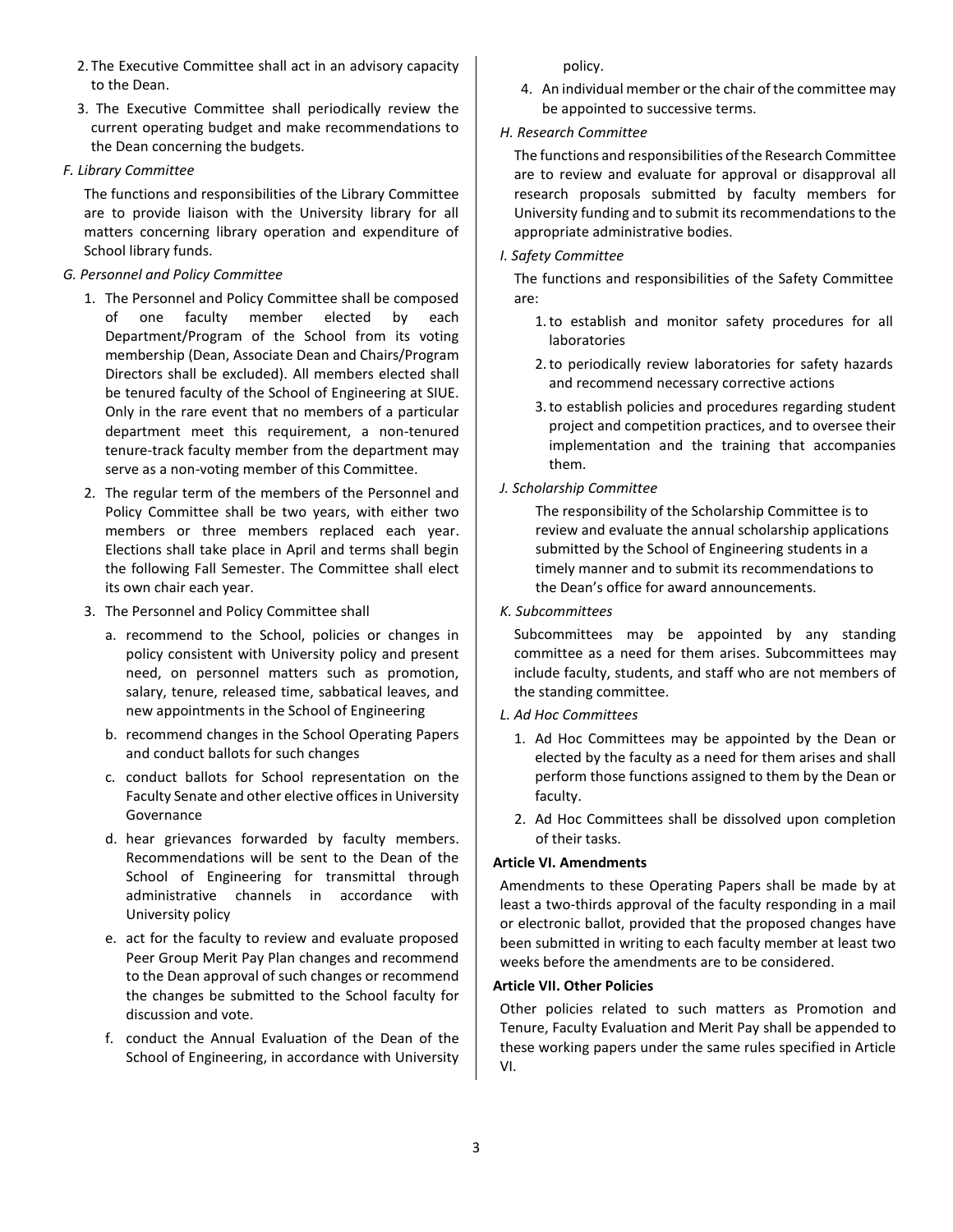# <span id="page-3-0"></span>**APPENDIX I: Promotion Policy and Guidelines**

*Approved by School Faculty - October 22, 1996*

#### **I. Eligibility for Promotion in Rank**

The eligibility for faculty promotion in rank will be in accordance with the SIUE Promotion Policy and Guidelines approved by President Sanders on June 17, 1996.

### **II. Guidelines for Promotion**

Promotion in academic rank signifies that a faculty member has demonstrated accomplishments in teaching, scholarship, and service to the university and the community. Promotion in academic rank also demonstrates the confidence that the university has in the faculty member's potential for increasing accomplishments in teaching, scholarship, and service to the university and the community.

The School of Engineering promotion procedures, detailed below, contain operational definitions of satisfactory, meritorious (next highest), and excellent (highest) performance by rank.

#### **III. Procedures for Reviewing Faculty for Consideration for Promotion in Rank**

The procedures for reviewing faculty for consideration for promotion in rank will be in accordance with the SIUE Promotion Policy and Guidelines approved by President Sanders on June 17, 1996. (Attached as Appendix)

The dossier and all supporting documents must be submitted by the candidate in read-only electronic form (preferably in pdf format or via a software package used by the university).

The School of Engineering Promotion Review Committee consists of the Department Chairs, Program Directors, and the Associate Dean of the school and is chaired by the Associate Dean.

After reviewing the candidate's dossier, the members conduct a fact finding question and answer meeting with the department chair of the candidate if there are questions about the content. Then, the members submit their evaluation forms anonymously to the Dean's Office. The results are tabulated by the committee chair and documented in a letter. This letter is shared with the members before it is communicated to the candidate and inserted into the dossier. The committee chair is a nonvoting member of the committee.

The Department Chair/Program Director should meet with the candidate before forwarding a recommendation to the Dean. The Dean should meet with the candidate before forwarding a recommendation to the provost.

#### **IV. Criteria for Evaluating Faculty**

A. Recommendation for promotion in rank shall be based on the candidate's documented accomplishments and contributions in 1) teaching, 2) scholarship, and 3) service

to the university and community. The evaluation will be made in the context of the university, school, and academic unit goals and mission statements. Faculty members are encouraged to discuss their assignments with regard to teaching, scholarship, and service with their Chair and are entitled to assignments which are consistent with meeting these criteria in a timely fashion.

B. Normally a minimum of five years in the rank of assistant professor is required to develop the full range of capabilities expected for promotion to the rank of associate professor. However, an assistant professor with an outstanding record may apply earlier.

C. Normally a minimum of five years in the rank of associate professor is required to develop the full range of capabilities expected for promotion to the rank of full professor.

However, an associate professor with an outstanding record may apply earlier.

D. A candidate for promotion shall demonstrate, at the level commensurate with rank, at least meritorious performance in teaching, and at least meritorious performance in either scholarship or service and satisfactory performance in the other.

E. School of Engineering operational definitions of satisfactory, meritorious (next highest), and excellent (highest) performance by rank in instruction, scholarship, and service to the university and community are listed below.

## **V. Promotion to Associate Professor**

#### A. Instruction

The following are among the attributes displayed by a faculty member whose performance would be deemed satisfactory:

- follows consistently unit and university policies and procedures
- treats students professionally
- uses appropriate course material that is current given the level and nature of the course and curriculum
- teaches courses at an appropriate level of rigor
- uses appropriate assessment procedures and assigns grade distributions appropriate for the course and curriculum
- routinely provides acceptable feedback to students on assignments, examinations, and through other means to assess student performance
- uses class time efficiently
- demonstrates acceptable methods of communication skills
- demonstrates acceptable skills in teaching a diverse student population

The following are among the attributes displayed by a faculty member whose performance would be deemed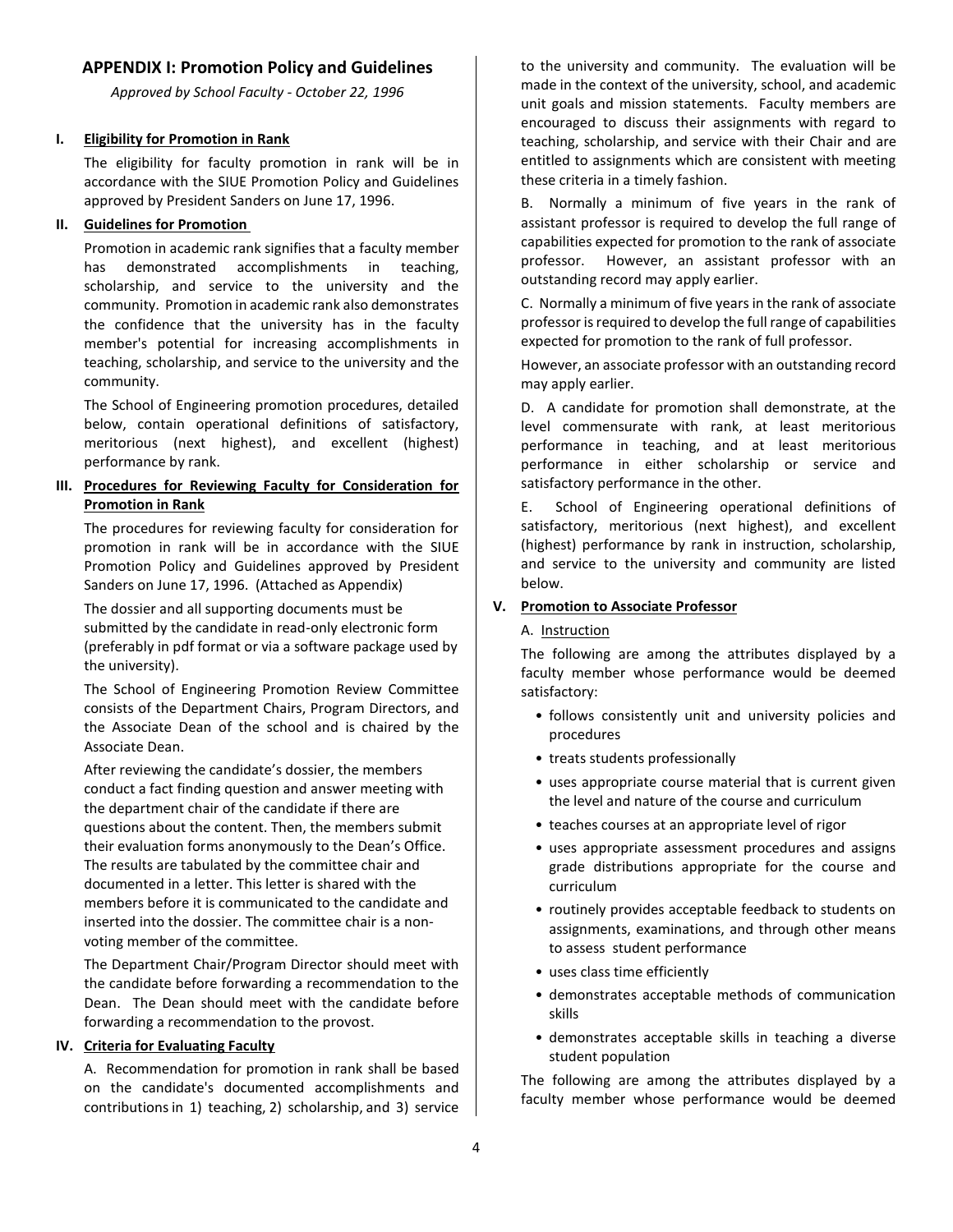meritorious:

- follows consistently unit and university policies and procedures
- treats students professionally
- uses appropriate course material that is current given the level and nature of the course and curriculum and routinely updates and supplements standard course material
- teaches courses at an appropriate level of rigor and challenges and motivates students to master material
- uses appropriate assessment procedures and assigns grade distributions appropriate for the course and curriculum
- routinely provides acceptable assessment to students on assignments, examinations, and through other means to assess student performance
- uses class time efficiently
- demonstrates good communication skills
- demonstrates good skills in teaching a diverse student population
- participates in curriculum development
- is enthusiastic about teaching
- is actively involved with the student's education
- provides academic and career advice to students
- accepts willingly such assignments as directing independent studies, design projects, and theses
- supervises design projects and/or serves on thesis committees

The following are among the attributes displayed by a faculty member whose performance would be deemed excellent:

- follows consistently unit and university policies and procedures
- treats students professionally
- uses appropriate course material that is current given the level and nature of the course and curriculum and routinely updates and supplements standard course material
- teaches courses at an appropriate level of rigor and challenges and motivates students to master material
- uses appropriate assessment procedures and assigns grade distributions appropriate for the course and curriculum
- routinely provides acceptable assessment to students on assignments, examinations, and through other means to assess student performance
- uses class time efficiently
- demonstrates excellent communication skills
- demonstrates excellent skills in teaching a diverse

student population

- demonstrates leadership in curriculum development
- is enthusiastic about teaching
- is actively involved with the student's education
- provides academic and career advice to students
- accepts willingly such assignments as directing independent studies, design projects, and theses
- supervises design projects and/or serves on thesis committees
- is sought by colleagues for advice and counsel on teaching
- teaches different levels of courses effectively within the same curriculum and within fields of expertise
- has a well-developed appreciation for different teaching approaches and uses them appropriately in teaching
- has breadth and depth of knowledge that may be applied effectively and appropriately in teaching

#### B. Scholarship

Performance will be deemed satisfactory if the faculty member's on-going research activity results in accomplishments that appear as periodic peer-reviewed (refereed) publications in recognized journals or other recognized scholarly publications. The faculty member may also have other accomplishments such as presentations at professional meetings, research grant proposals, completed working papers available for peer review, invention disclosures, and similar items.

Performance will be deemed meritorious if the faculty member's on-going research activity results in accomplishments that appear regularly in peer-reviewed (refereed) journals. The faculty member may also have accomplishments that appear in other recognized scholarly publications and may have other accomplishments such as presentations at professional meetings, research grant proposals, completed working papers available for peer review, complete technology transfer evaluations, and similar items. Authorship of textbooks is considered to be the consequence of scholarship and reflection on teaching and, consistent with our undergraduate mission, is encouraged.

Performance will be deemed excellent if the faculty member's on-going research activity results in accomplishments that appear often in peer-reviewed (refereed) journals and have earned the faculty member a reputation as an expert in his or her field. The faculty member may also have accomplishments that appear in other recognized scholarly publications and may have other products such as presentations at professional meetings, research grant proposals, completed working papers available for peer review, patents, and similar items. Authorship of textbooks is considered to be the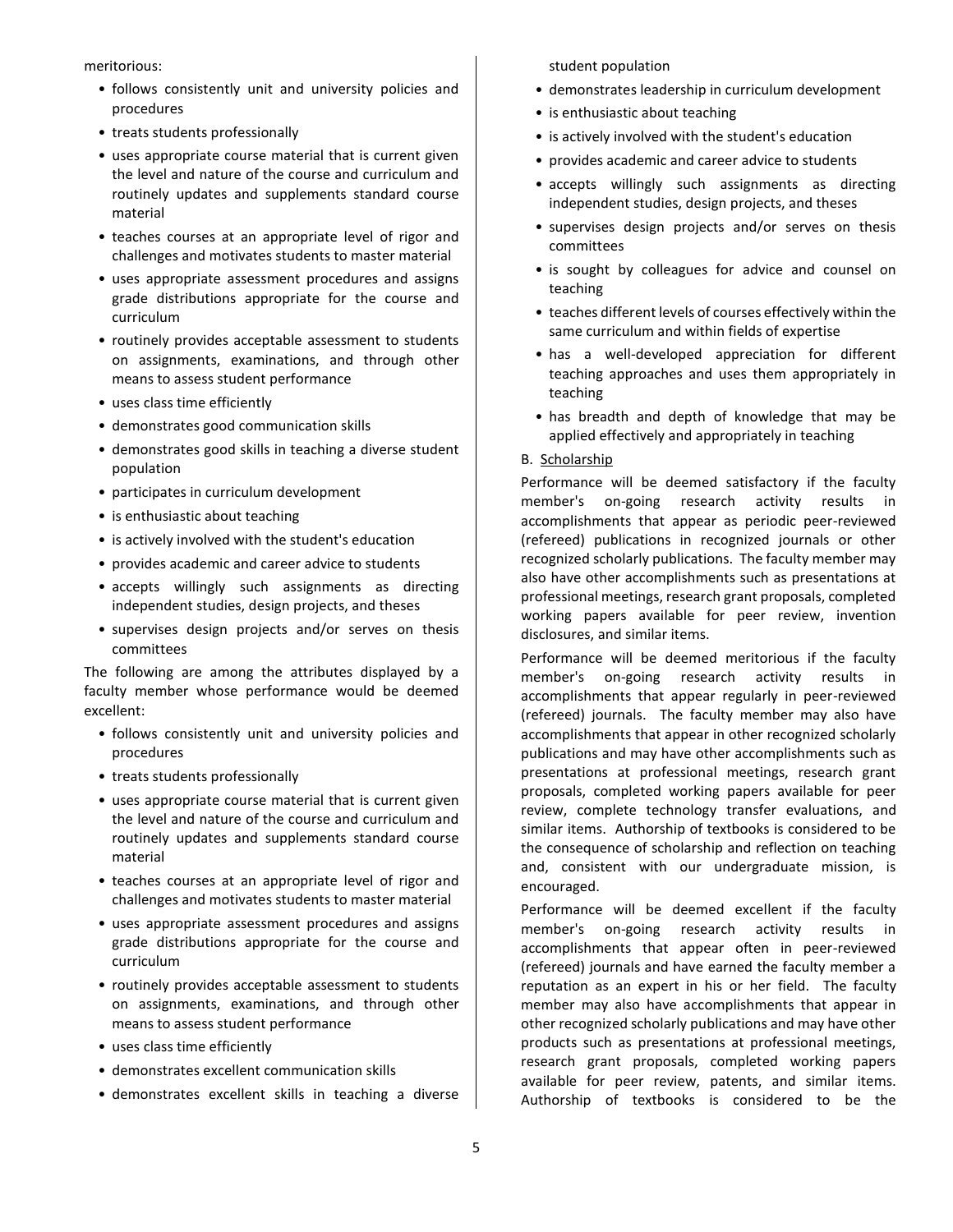consequence of scholarship and reflection on teaching and, consistent with our undergraduate mission, is therefore encouraged. Engagement of the faculty as chief technology officer within spin-off companies or technology consultant to licensees of his or her invention, while consistent with our graduate mission, is also encouraged.

#### C. Service

For the purpose of promotion evaluation, service is defined to include service to the university, profession, and to community organizations. Service to the university includes membership on department, school, university, and central or Office of the President committees and other servicerelated assignments. Service to the profession includes editorial activities, assistance to professional organizations such as serving as an officer or member of committees, reviewing papers, chairing sessions at professional meetings, serving as a discussant for papers delivered at such meetings, and delivering speeches or similar addresses before professional groups. Professional service to the community consists of those activities in which the individual applies his or her expertise to a problem encountered by a community organization.

The following are among the attributes displayed by a faculty member whose performance would be deemed satisfactory:

- has a continual record of activities with contributions of acceptable quality
- demonstrates consistent participation in the activities of the department
- participates willingly in requested and expected activities

Some activity is expected to be outside the department.

The following are among the attributes displayed by a faculty member whose performance would be deemed meritorious:

- has a consistent record of activities with positive contributions to the outcomes of these activities and frequently makes significant contributions to these outcomes
- demonstrates consistent participation in the activities of the department and the school
- participates willingly in requested and expected activities
- occasionally assumes formal leadership role in service activities
- has service assignments whose outcomes have impact upon the organization

#### Activity outside the department is expected.

The following are among the attributes displayed by a faculty member whose performance would be deemed excellent:

• has a consistent record of activities that are important

to the organization, makes positive contributions to the outcomes of these activities and frequently makes significant contributions to these outcomes

- demonstrates consistent participation in the activities of the department, the school, and the university
- participates willingly in requested and expected activities
- assumes formal leadership role in some service activities
- has service assignments whose outcomes have impact upon the organization
- is recognized as a leader who is frequently sought to serve because his or her contributions are generally significant to the outcomes

Normally, some activity must be outside the school.

#### D. Evidence

To receive a positive recommendation for promotion to Associate Professor, a candidate must demonstrate the potential for continuing contributions to the unit, school, and university and at least meritorious performance in instruction, and at least meritorious performance in either scholarship or service and satisfactory performance in the other. Evidence of a faculty member's performance may include (but is not limited to) the following items:

### Instruction

- Student, peer, and alumni evaluations
- Preparation and publication of instructional materials
- Documentable contributions to course and program development and evolution
- Breadth of involvement in program responsibilities (engineering science, design, and laboratory work; lower division, upper division, and graduate)
- Reports on participation in organizations and activities concerned with teaching effectiveness
- Administrative evaluations
- Review of student performance
- Effective advisement and counseling of students
- Laboratory development
- Effective supervision of teaching assistants
- Participation in graduate committees

#### **Scholarly Accomplishments**

- Research publications
- Research presentations
- Editorships
- Reviewer of books and papers, letters to the editor
- Session chairmanship at local/national/international meetings
- Research grants and contracts
- National/international reputation as a consultant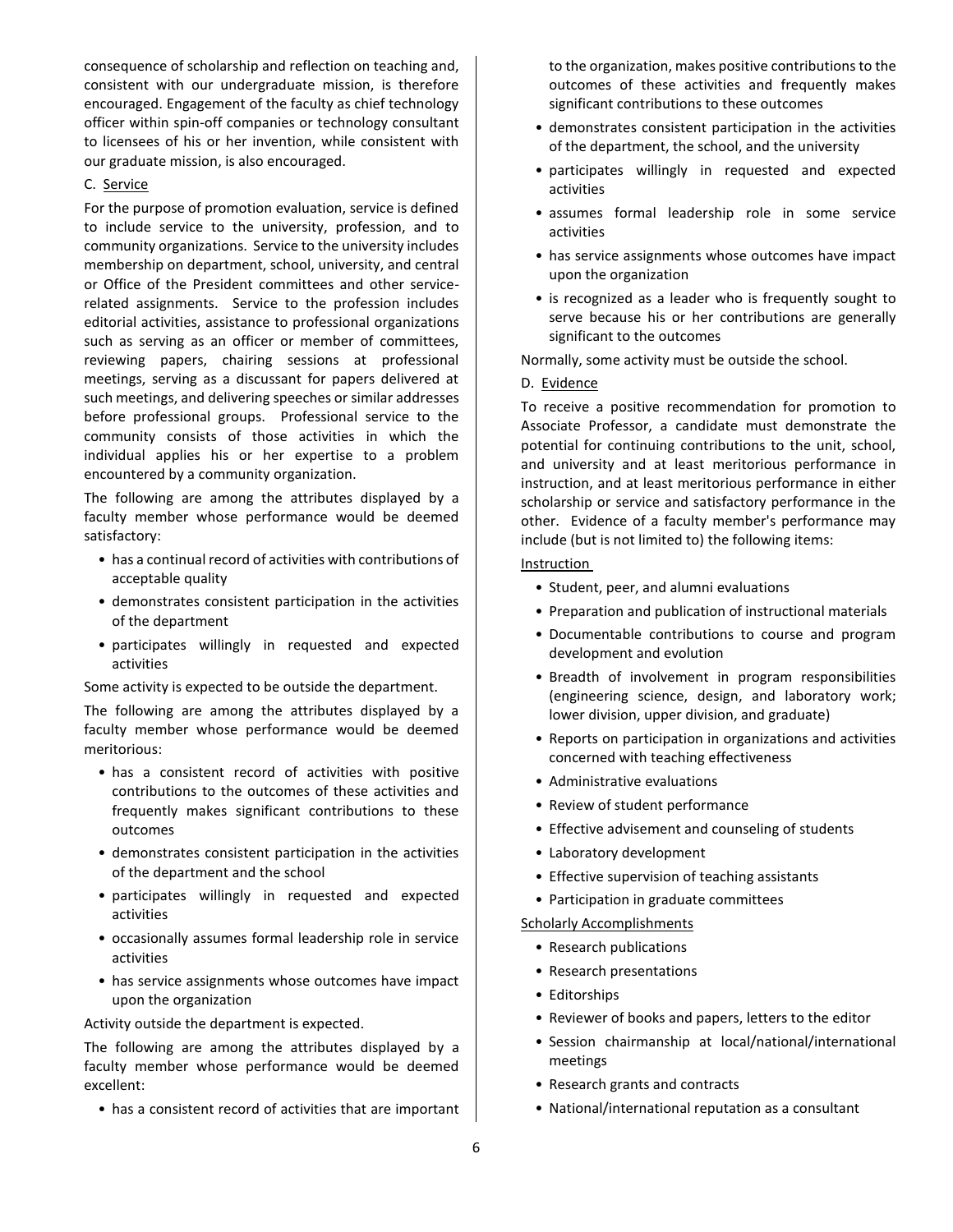- Intellectual property development
- Technology commercialization and entrepreneurship

#### Service

- Leadership role in program/school/university governance
- Contributions to program/school/university affairs
- Leadership role and contributions to local/ national/international professional groups
- Involvement in student chapter of professional society
- Representation of the engineering profession at schools and with other groups

#### **VI. Promotion to Professor:**

#### A. Instruction

The following are among the attributes displayed by a faculty member whose performance would be deemed satisfactory:

- follows consistently unit and university policies and procedures
- treats students professionally
- uses appropriate course material that is current given the level and nature of the course and curriculum and routinely updates and supplements standard course material
- teaches courses at an appropriate level of rigor and challenges and motivates students to master material
- uses appropriate assessment procedures and assigns grade distributions appropriate for the course and curriculum
- routinely provides acceptable assessment to students on assignments, examinations, and through other means to assess student performance
- uses class time efficiently
- demonstrates good communication skills
- demonstrates good skills in teaching a diverse student population
- participates in curriculum development
- is enthusiastic about teaching
- is actively involved with the student's education
- provides academic and career advice to students
- accepts willingly such assignments as directing independent studies, design projects, and theses
- supervises design projects and/or serves on thesis committees

The following are among the attributes displayed by a faculty member whose performance would be deemed meritorious:

- follows consistently unit and university policies and procedures
- treats students professionally
- uses appropriate course material that is current given the level and nature of the course and curriculum and routinely updates and supplements standard course material
- teaches courses at an appropriate level of rigor and routinely challenges and motivates students to master material
- uses appropriate assessment procedures and assigns grade distributions appropriate for the course and curriculum
- routinely provides acceptable assessment to students on assignments, examinations, and through other means to assess student performance
- uses class time efficiently
- demonstrates excellent communication skills
- demonstrates excellent skills in teaching a diverse student population
- demonstrates leadership in curriculum development
- is enthusiastic about teaching
- is actively involved with the student's education
- provides academic and career advice to students
- accepts willingly such assignments as directing independent studies, design projects, and theses
- supervises design projects and/or serves on thesis committees
- is sought by colleagues for advice and counsel on teaching
- teaches effectively different levels of courses within the same curriculum and within fields of expertise
- has a well-developed appreciation for different teaching approaches and uses them appropriately in teaching
- has breadth and depth of knowledge that may be applied effectively and appropriately in teaching

The following are among the attributes displayed by a faculty member whose performance would be deemed excellent:

- contributes to the development of unit and university policies and procedures
- always conducts himself or herself in a professional manner
- consistently teaches at the forefront of the discipline, given the level and nature of the course and the curriculum
- teaches courses at an appropriate level of rigor and routinely challenges and motivates students to master material
- uses appropriate assessment procedures and assigns grade distributions appropriate for the course and curriculum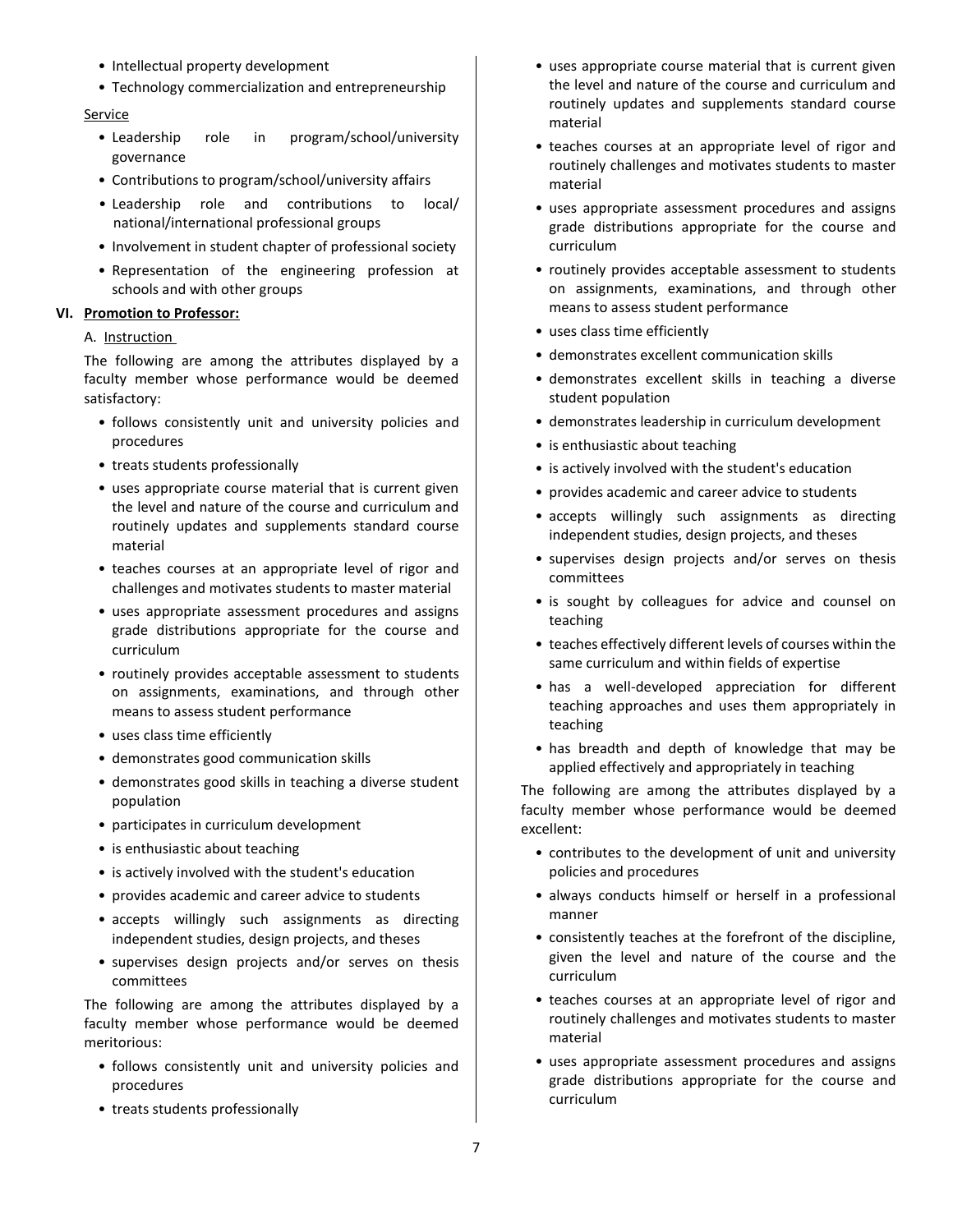- routinely provides acceptable assessment to students on assignments, examinations, and through other means to assess student performance
- uses class time efficiently
- demonstrates excellent communication skills
- demonstrates excellent skills in teaching a diverse student population
- demonstrates leadership in curriculum development
- is enthusiastic about teaching
- is actively involved with the student's education
- provides academic and career advice to students
- volunteers directing independent studies, design projects, and theses and effectively motivates students to their highest levels of accomplishments
- contributes to design projects and thesis committees
- provides advice and counsel to colleagues on teaching
- teaches effectively different levels of courses within the same curriculum and within fields of expertise
- has a well-developed appreciation for different teaching approaches and uses them appropriately in teaching
- has breadth and depth of knowledge that may be applied effectively and appropriately in teaching

#### B. Scholarship

Performance will be deemed satisfactory if the faculty member's on-going research activity results in accomplishments that appear as periodic peer-reviewed (refereed) publications in recognized journals or other recognized scholarly publications. The faculty member may also have other accomplishments such as presentations at professional meetings, research grant proposals, completed working papers available for peer review, invention disclosures, and similar items.

Performance will be deemed meritorious if the faculty member's on-going research activity results in accomplishments that appear regularly in peer-reviewed (refereed) journals. The faculty member may also have accomplishments that appear in other recognized scholarly publications and may have other accomplishments such as presentations at professional meetings, research grant proposals, completed working papers available for peer review, complete technology transfer evaluations, and similar items. Authorship of textbooks is considered to be the consequence of scholarship and reflection on teaching and, consistent with our undergraduate mission, is encouraged.

Performance will be deemed excellent if the faculty member's on-going research activity results in accomplishments that appear often in peer-reviewed (refereed) journals and have earned the faculty member a reputation as an expert in his or her field. The faculty member may also have accomplishments that appear in other recognized scholarly publications and may have other products such as presentations at professional meetings, research grant proposals, completed working papers available for peer review, patents, and similar items. Authorship of textbooks is considered to be the consequence of scholarship and reflection on teaching and, consistent with our undergraduate mission, is therefore encouraged. Engagement of the faculty as chief technology officer within spin-off companies or technology consultant to licensees of his or her invention, while consistent with our graduate mission, is also encouraged.

#### C. Service

For the purpose of promotion evaluation, service is defined to include service to the university, profession, and to community organizations. Service to the university includes membership on department, school, university, and central or Office of the President committees and other servicerelated assignments. Service to the profession includes editorial activities, assistance to professional organizations such as serving as an officer or member of committees, chairing sessions at professional meetings, serving as a discussant for papers delivered at such meetings, and delivering speeches or similar addresses before professional groups. Professional service to the community consists of those activities in which the individual applies his or her expertise to a problem encountered by a community organization.

The following are among the attributes displayed by a faculty member whose performance would be deemed satisfactory:

- has a consistent record of activities with positive contributions to the outcomes of these activities and frequently makes significant contributions to these outcomes
- demonstrates consistent participation in the activities of the department and the school
- participates willingly in requested and expected activities
- occasionally assumes formal leadership role in service activities
- has service assignments whose outcomes have impact upon the organization

Activity outside the department is expected.

The following are among the attributes displayed by a faculty member whose performance would be deemed meritorious:

- has a consistent record of activities that are important to the organization, makes positive contributions to the outcomes of these activities and frequently makes significant contributions to these outcomes
- demonstrates consistent participation in the activities of the department, the school, and the university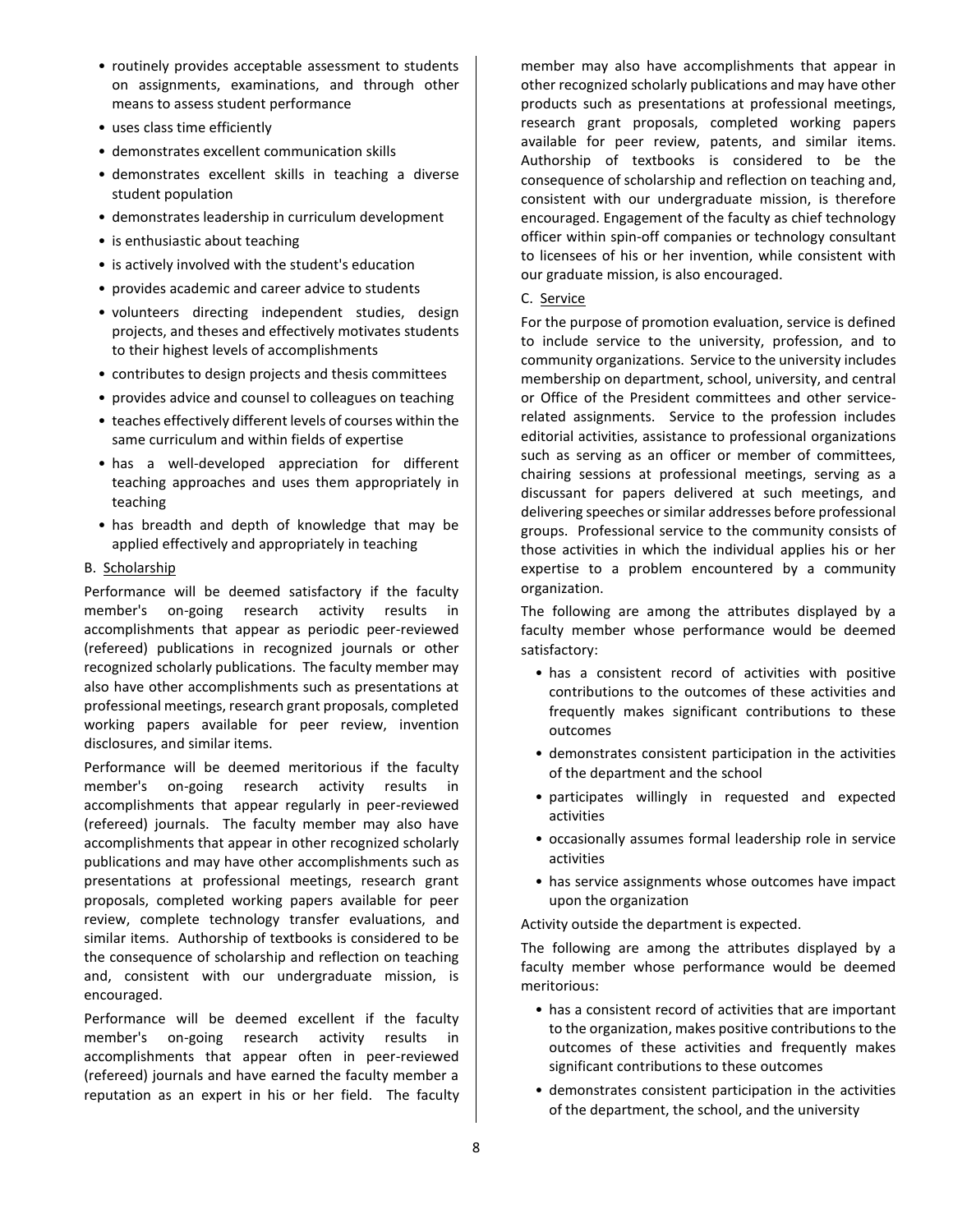- participates willingly in requested and expected activities
- assumes formal leadership role in some service activities
- has service assignments whose outcomes have impact upon the organization
- is recognized as a leader who is frequently sought to serve because his or her contributions are generally significant to the outcomes

Normally, some activity must be outside the school.

The following are among the attributes displayed by a faculty member whose performance would be deemed excellent:

- has a consistent record of accomplishments
- continually provides leadership in the activities of the department, school, and the university
- seeks out participation in university activities and provides leadership both directly and indirectly
- accepts responsibility for implementing some service activities
- has service accomplishments whose outcomes have impact upon the organization
- is accepted as a leader who is expected to serve because his or her contributions are invariably significant to the outcomes.

Normally, should have significant accomplishments outside the school.

#### D. Evidence

To receive a positive recommendation for promotion to Professor, a candidate must demonstrate the potential for continuing contributions to the unit, school, and university and at least meritorious performance in instruction, and at least meritorious performance in either scholarship or service and satisfactory performance in the other. Clear demarcation of the work done at the Assistant and Associate professor levels is required to avoid double counting. Evidence of a faculty member's performance may include (but is not limited to) the following items:

#### Instruction

- Student, peer, and alumni evaluations
- Preparation and publication of instructional materials
- Documentable contributions to course and program development and evolution
- Breadth of involvement in program responsibilities (engineering science, design, and laboratory work; lower division, upper division, and graduate)
- Reports on participation in organizations and activities concerned with teaching effectiveness
- Administrative evaluations
- Review of student performance
- Effective advisement and counseling of students
- Laboratory development
- Effective supervision of teaching assistants
- Participation in graduate committees
- **Scholarly Accomplishments** 
	- Research publications
	- Research presentations
	- Editorships
	- Reviewer of books and papers, letters to the editor
	- Session chairmanship at local/national/international meetings
	- Research grants and contracts
	- National/international reputation as a consultant
	- Intellectual property development
- Technology commercialization and entrepreneurship

Service

- Leadership role in program/school/university governance
- Contributions to program/school/university affairs
- Leadership role and contributions to local/national/international professional groups
- Involvement in student chapter of professional society
- Representation of the engineering profession at schools and with other groups

# **VII. Promotion Recommendations Calendar**

2<sup>nd</sup> Friday of October

Department Chair to Executive Committee

November 1 Executive Committee to Dean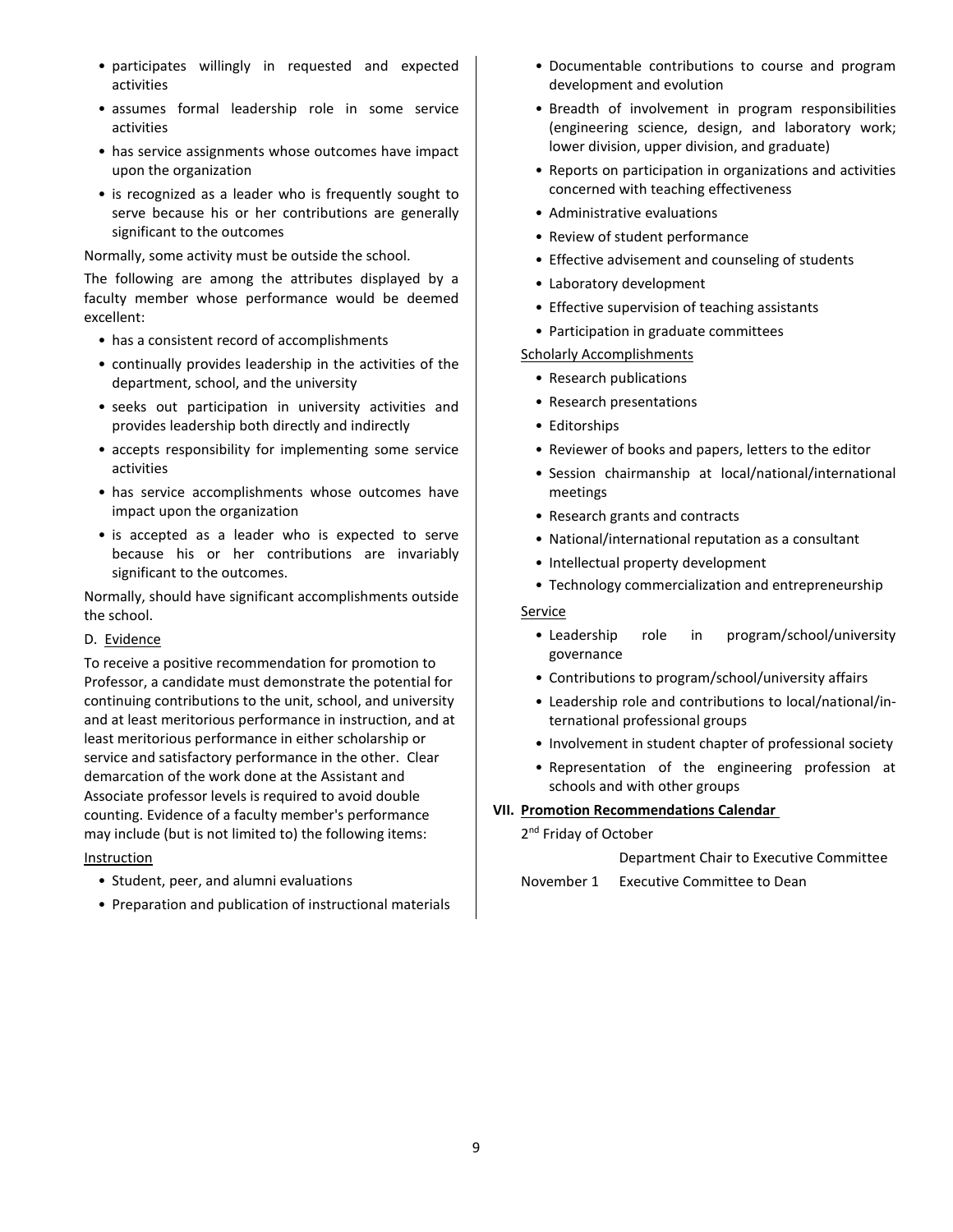# **APPENDIX II: Guidelines for Tenure**

<span id="page-9-0"></span>*Approved by School Faculty - 4/28/95 Revised and Approved by School Faculty 10/18/95 Revised and Approved by School Faculty 3/27/09*

## I. Eligibility for Faculty Tenure

The eligibility for faculty tenure will be in accordance with the SIUE tenure Policy and Guidelines approved by then Chancellor Brown on October 24, 1994.

II. Probationary Period and Midpoint Evaluation of Tenure-Track Faculty

#### Probationary Period for Tenure-Track Faculty

A. Tenure may be granted after the successful completion of a period of full-time probationary service of not more than six years. Shorter probationary periods may be specified in the initial contract, but should normally not be fewer than three years. The probationary period must be clearly specified in the faculty member's initial tenuretrack contract. A recommendation by the tenuregranting unit that the individual be granted or denied tenure must be made no later than the end of the last year of the probationary period.

If, through no fault of the affected faculty member, a tenure decision is not reached by the end of the probationary period, the faculty member's appointment will be extended until such time as a decision is made. As soon as the faculty member or an administrator becomes aware of the oversight, the faculty member, the Dean, and the Chair must be notified in writing immediately, and the tenure decision made within 15 months. If the decision is negative, the faculty member's contract will be terminated at the end of the full academic year following the decision.

- B. The period of probationary service shall be continuous and shall include released time from the academic unit, leaves of absence with pay, and sabbatical leaves. The period shall be suspended during, but not terminated by, authorized leaves of absence without pay and disability leaves.
- C. The maximum probationary period may be extended by one year by mutual written agreement of the faculty member, the Department Chair (after consultation with the tenured faculty in the academic unit), the Dean, and the Provost and Vice Chancellor for Academic Affairs.

#### Midpoint Evaluation of Tenure-Track Faculty

Each academic unit must provide a midpoint progress evaluation of each non-tenured faculty member not more than four years after his or her initial appointment to a tenure-track position in order to provide the faculty member a systematic evaluation of his or her progress toward tenure. The advice of the tenured faculty in the unit must be sought in this evaluation. The midpoint evaluation will be reviewed at all levels required for a tenure decision, through the Provost and Vice Chancellor for Academic Affairs. The faculty member will receive a written evaluation from the Chair, Dean, and provost. Neither the evaluation by the Dean of the school nor the evaluation by the provost can be used as the sole basis for issuing a terminal contract for the subsequent year.

## III. Procedures for Reviewing Faculty for Consideration for Tenure

The procedures for reviewing faculty for consideration for tenure will be in accordance with the SIUE Tenure Policy and Guidelines document approved by then Chancellor Brown on October 24, 1994.

The Department Chair/Program Director should meet with the candidate before forwarding a recommendation to the Dean. The Dean should meet with the candidate before forwarding a recommendation to the Provost.

#### IV. Criteria for Evaluating Tenure-Track Faculty

- A. Recommendation for retention and tenure shall be based on the candidate's documented accomplishments and contributions in 1) teaching, 2) scholarship, 3) service to the university and community, as well as 4) on the candidate's potential for continuing contributions to the unit, school and university. The evaluation will be made in the context of the university, school, and academic unit goals and mission statements. Faculty members are encouraged to discuss their assignments with regard to teaching, scholarship, and service with their Chair and are entitled to assignments which are consistent with meeting these criteria in a timely fashion.
- B. School of Engineering operational definitions of satisfactory (acceptable), meritorious (next highest), and excellent (highest) performance in instruction, scholarship, and service to the university and community are listed below:

#### Instruction

Performance will be deemed satisfactory if the faculty member meets the following criteria:

- 1. follows consistently unit and university policies and procedures
- 2. treats students professionally
- 3. uses appropriate course material that is current given the level and nature of the course and curriculum
- 4 teaches courses at an appropriate level of rigor
- 5. uses appropriate assessment procedures and assigns grade distributions appropriate for the course and curriculum
- 6. routinely provides acceptable feedback to students on assignments, examinations, and through other means to assess student performance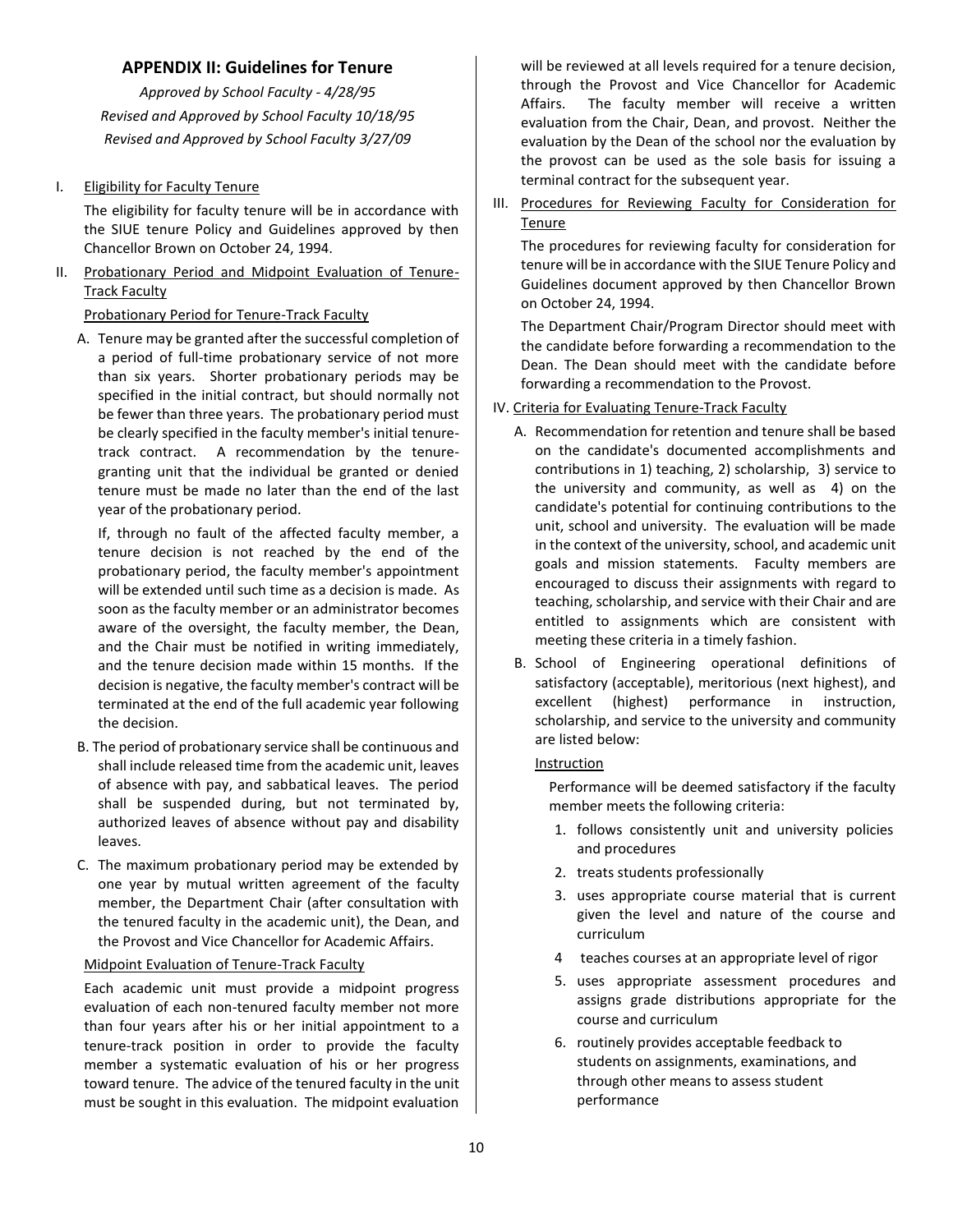- 7. uses class time efficiently
- 8. demonstrates acceptable methods of communication skills
- 9. demonstrates acceptable skills in teaching a diverse student population

Performance will be deemed meritorious if the faculty member meets the following criteria:

- 1. follows consistently unit and university policies and procedures
- 2. treats student professionally
- 3. uses appropriate course material that is current given the level and nature of the course and curriculum and routinely updates and supplements standard course material
- 4. teaches courses at an appropriate level of rigor and challenges and motivates students to master material
- 5. uses appropriate assessment procedures and assigns grade distributions appropriate for the course and curriculum
- 6. routinely provides acceptable assessment to students on assignments, examinations, and through other means to assess student performance
- 7. uses class time efficiently
- 8. demonstrates good communication skills
- 9. demonstrates good skills in teaching a diverse student population
- 10. participates in curriculum development
- 11. is enthusiastic about teaching
- 12. is actively involved with the student's education
- 13. provides academic and career advice to students
- 14. accepts willingly such assignments as directing independent studies, design projects, and theses
- 15. serves on design project and thesis committees

Performance will be deemed excellent if the faculty member meets the following criteria:

- 1. follows consistently unit and university policies and procedures
- 2. treats student professionally
- 3. uses appropriate course material that is current given the level and nature of the course and curriculum and routinely updates and supplements standard course material
- 4. teaches courses at an appropriate level of rigor and routinely challenges and motivates students to master material
- 5. uses appropriate assessment procedures and assigns grade distributions appropriate for the course and curriculum
- 6. routinely provides acceptable assessment to students on assignments, examinations, and through other means to assess student performance
- 7. uses class time efficiently
- 8. demonstrates excellent communication skills
- 9. demonstrates excellent skills in teaching a diverse student population
- 10. demonstrates leadership in curriculum development
- 11. is enthusiastic about teaching
- 12. is actively involved with the student's education
- 13. provides academic and career advice to students
- 14. accepts willingly such assignments as directing independent studies, design projects, and theses
- 15. serves on design project and thesis committees
- 16. is sought by colleagues for advice and counsel on teaching
- 17. teaches effectively different levels of courses within the same curriculum and within fields of expertise
- 18. has a well-developed appreciation for different teaching approaches and uses them appropriately in teaching
- 19. has breadth and depth of knowledge that may be applied effectively and appropriately in teaching

#### **Scholarship**

Performance will be deemed satisfactory if the faculty member's on-going research activity results in accomplishments that appear as periodic peerreviewed (refereed) publications in recognized journals or other recognized scholarly publications. The faculty member may also have other accomplishments such as presentations at professional meetings, research grant proposals, completed working papers available for peer review, invention disclosures, and similar items.

Performance will be deemed meritorious if the faculty member's on-going research activity results in accomplishments that appear regularly in peerreviewed (refereed) journals. The faculty member may also have accomplishments that appear in other recognized scholarly publications and may have other accomplishments such as presentations at professional meetings, research grant proposals, completed working papers available for peer review, complete technology transfer evaluations, and similar items. Authorship of textbooks is considered to be the consequence of scholarship and reflection on teaching and, consistent with our undergraduate mission, is encouraged.

Performance will be deemed excellent if the faculty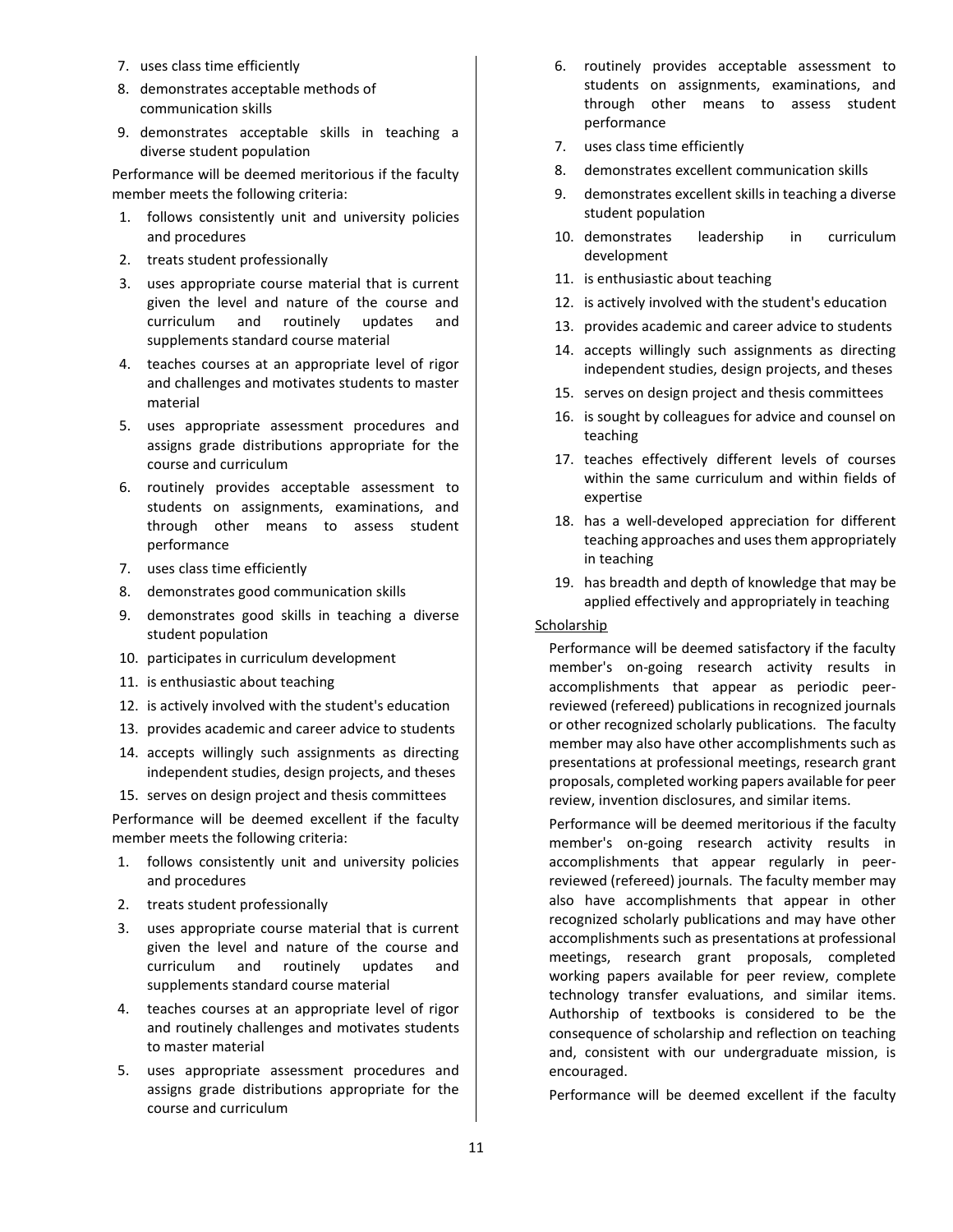member's on-going research activity results in accomplishments that appear often in peer-reviewed (refereed) journals and have earned the faculty member a reputation as an expert in his or her field. The faculty member may also have accomplishments that appear in other recognized scholarly publications and may have other products such as presentations at professional meetings, research grant proposals, completed working papers available for peer review, patents, and similar items. Authorship of textbooks is considered to be the consequence of scholarship and reflection on teaching and, consistent with our undergraduate mission, is therefore encouraged. Engagement of the faculty as chief technology officer within spin-off companies or technology consultant to licensees of his or her invention, while consistent with our graduate mission, is also encouraged.

#### Service

For the purpose of tenure evaluation, service is defined to include service to the university, profession, and to community organizations. Service to the university includes membership on department, school, university, and central or Office of the Chancellor committees and other service-related assignments. Service to the profession includes editorial activities, assistance to professional organizations such as serving as an officer or member of committees, chairing sessions at professional meetings, serving as a discussant for papers delivered at such meetings, and delivering speeches or similar addresses before professional groups. Professional service to the community consists of those activities in which the individual applies his or her expertise to a problem encountered by a community organization.

Performance will be deemed satisfactory if the faculty member meets the following criteria:

- 1. has a continual record of activities with contributions of acceptable quality
- 2. demonstrates consistent participation in the activities of the department
- 3. participates willingly in requested and expected activities

Some activity is expected to be outside the department.

Performance will be deemed meritorious if the faculty member meets the following criteria:

- 1. has a consistent record of activities with positive contributions to the outcomes of these activities and frequently makes significant contributions to these outcomes
- 2. demonstrates consistent participation in the activities of the department and the school
- 3. participates willingly in requested and expected

activities

- 4. occasionally assumes formal leadership role in service activities
- 5. has service assignments whose outcomes have impact upon the organization

Activity outside the department is expected.

Performance will be deemed excellent if the faculty member meets the following criteria:

- 1. has a consistent record of activities that are important to the organization, makes positive contributions to the outcomes of these activities and frequently makes significant contributions to these outcomes
- 2. demonstrates consistent participation in the activities of the department, the school, and the university
- 3. participates willingly in requested and expected activities
- 4. assumes formal leadership role in some service activities
- 5. has service assignments whose outcomes have impact upon the organization
- 6. is recognized as a leader who is frequently sought to serve because his or her contributions are generally significant to the outcomes

Normally, some activity must be outside the school.

C. To receive a positive recommendation for tenure, a candidate must demonstrate the potential for continuing contributions to the unit, school, and university and at least meritorious performance in instruction, and at least meritorious performance in either scholarship or service and satisfactory performance in the other. Evidence of a faculty member's performance may include (but is not limited to) the following items:

#### Instruction

Student, peer, and alumni evaluations

- Preparation and publication of instructional materials
- Documentable contributions to course and program development and evolution
- Breadth of involvement in program responsibilities (engineering science, design and laboratory work; lower division, upper division, and graduate)
- Reports on participation in organizations and activities concerned with teaching effectiveness
- Administrative evaluations
- Review of student performance
- Effective advisement and counseling of students
- Laboratory development
- Effective supervision of teaching assistants
- Participation in graduate committees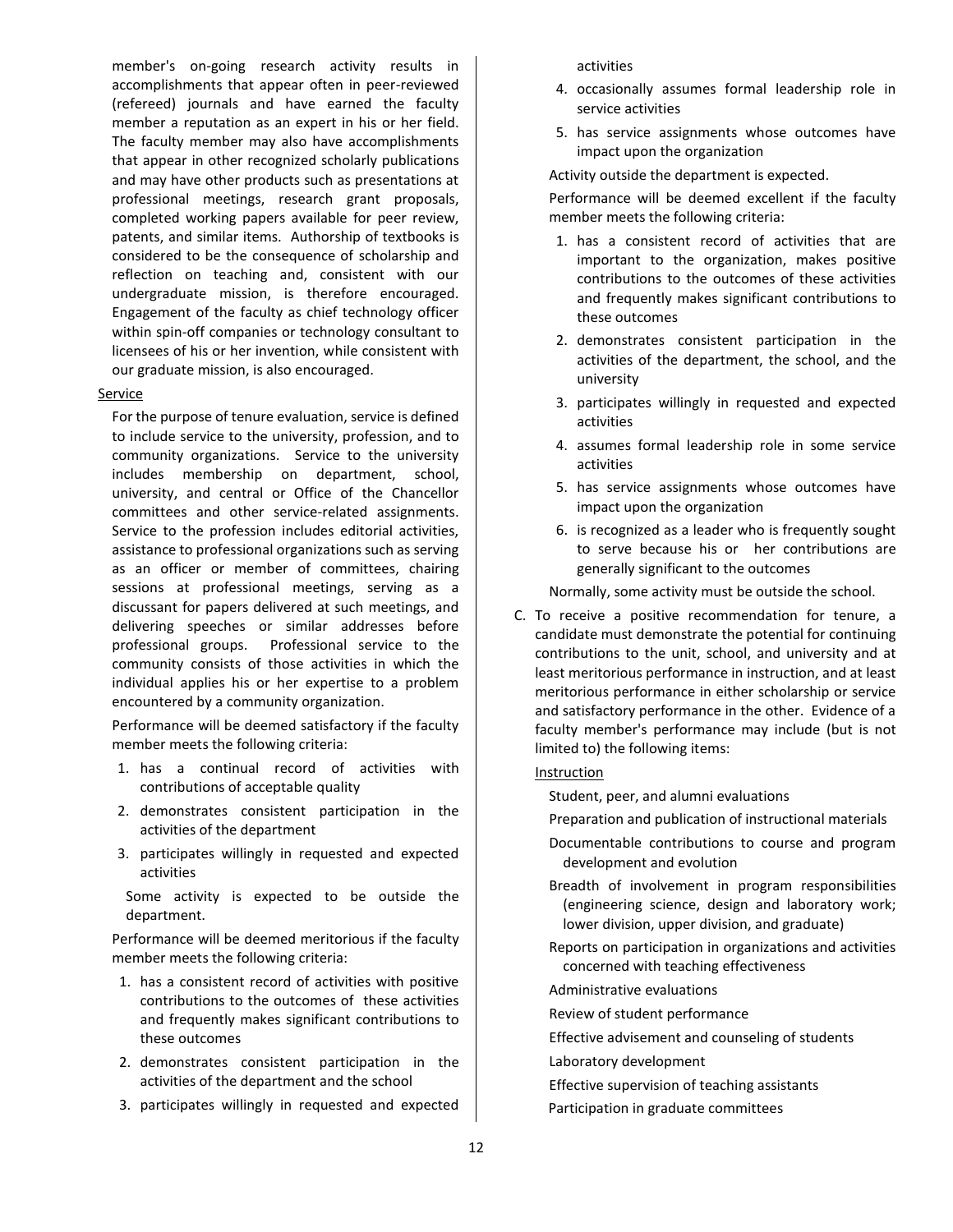#### **Scholarly Accomplishments**

Research publications

Research presentations

Editorships

Reviewer of books and papers, letters to the editor

Session chairmanship at local/national/international meetings

Research grants and contracts

National/international reputation as a consultant

Intellectual property development

Technology commercialization and entrepreneurship

#### **Service**

Leadership role in program/school/university governance

Contributions to program/school/university affairs Leadership role and contributions to local/national/international professional groups

Involvement in student chapter of professional society

Representation of the engineering profession at schools and with other groups

# **V. Midpoint Evaluation Calendar**

3rd Friday of March

Progress evaluation from Department Chair to Executive Committee

1st Friday of April

Executive Committee to Dean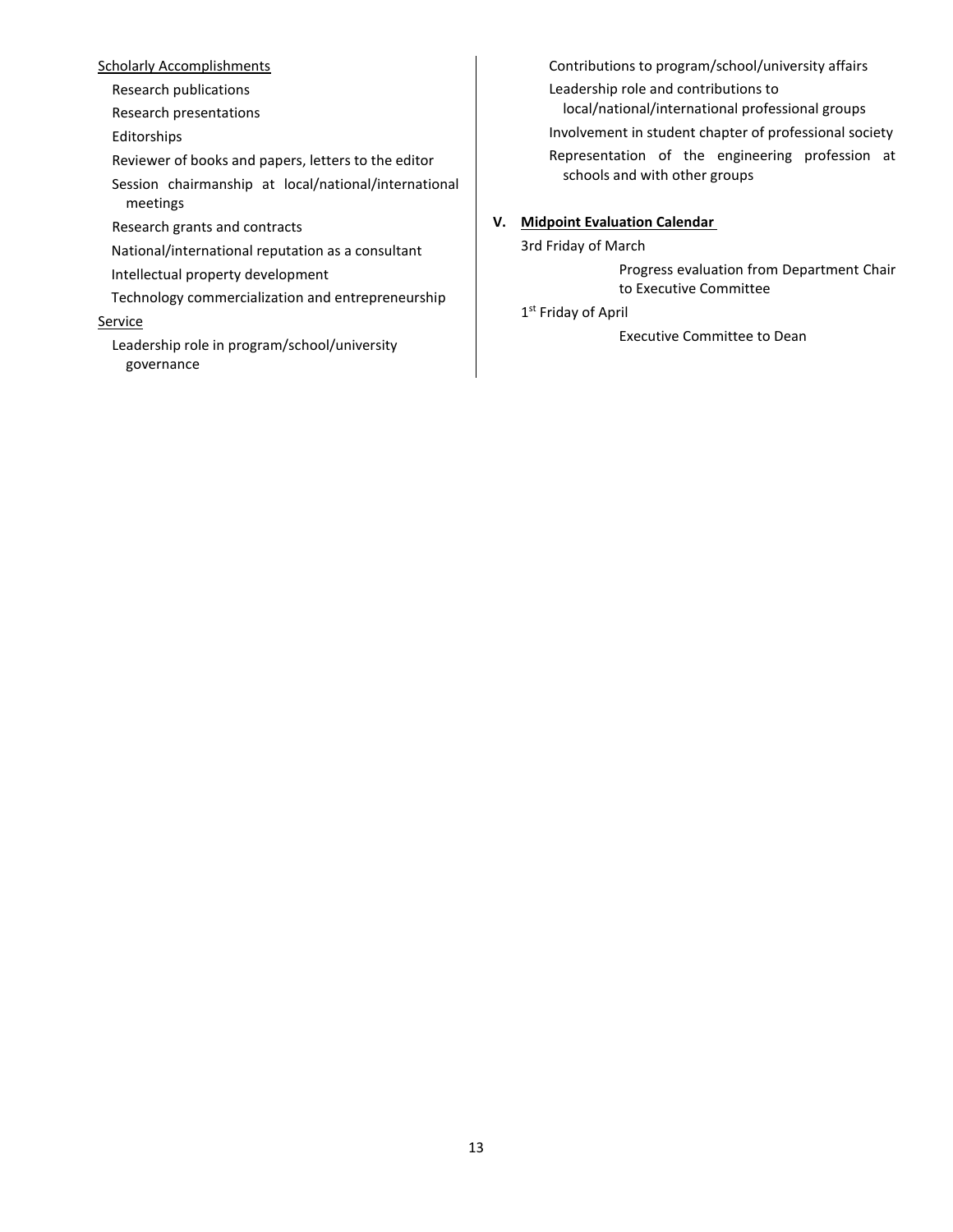# **APPENDIX III: Faculty Teaching Load Policy**

#### <span id="page-13-0"></span>**I Introduction**

Curricular diversity prevents teaching load guidelines that apply uniformly to all programs and units. Teaching loads vary widely, reflecting research, service, and administrative obligations as well as factors such as class size, number of preparations, course level, and associated laboratory experience requirements.

The purpose of this document is to describe procedures for establishing appropriate teaching load assignments for faculty within the School of Engineering, not specifically prescribed elsewhere.

#### **II. Responsibilities of the Department Chair**

Course schedules for each academic year shall be established for all programs by the middle of the Spring Semester of the previous year.

On the basis of the next year's academic schedule, each Department Chair shall prepare formal workload assignments for the next year and discuss them with each faculty member in their unit, in accordance with the guidelines in the next section. Workload assignments for each faculty member shall be documented annually with a copy of the document provided to the faculty member and the Dean. The Dean shall review and approve the workload assignments for the Chairs.

The purpose of the workload assignments is to provide an orderly means of planning a year in advance for faculty as well as for Department Chairs, rather than to serve as a formal contract. In that spirit, it is expected that adjustments to assignments will be necessary during the year for some faculty.

#### **III. Assignment Guidelines**

Department Chairs shall have a 12-month contract. The normal teaching load for them is four courses per calendar year. The Graduate Program Directors get one-course release per academic year. The Dean must approve deviations from this. If the duties of the Graduate Program Director extend into the summer semester, then a contract is required.

The normal teaching load for full time term instructors is eight courses over the Fall and Spring Semesters. The base teaching load for full-time tenured and tenure track faculty is six courses over the Fall and Spring Semesters. A Department Chair may at his or her discretion reduce the teaching load for an individual faculty by one course per academic year. This reduction must be done taking account of the overall workload and resources available within the Department. The Dean must approve teaching load reductions beyond one course. The Department Chair and the Dean will give consideration to the following when assigning teaching loads:

- 1. New entry-level faculty may be given reduced teaching loads for the first year.
- 2. Required course preparation. In general, the teaching assignment should not include more than 5 different course preparations during the academic year. Teaching two or more sections of the same course during the same semester counts as one course preparation.
- 3. Courses that include separate or integrated laboratory sessions that require extensive faculty involvement.
- 4. Courses requiring heavy time commitments to individual students such as those focused on teaching open-ended design approaches.
- 5. The workload for topics in rapidly changing technology areas should be appropriately recognized.
- 6. Courses serving larger numbers of students than appropriate for the educational intent should be separated into several sections. Where this is not practical, the workload due to size should be considered.
- 7. Recognition should be given to advanced level courses, independent study courses, and to supervision of graduate student theses, dissertations and the Graduate School exit requirements.
- 8. The development of new courses should be supported in an appropriate manner.
- 9. Call staff and adjunct faculty mentoring
- 10. Excessive responsibilities for service activity beyond the normative level.

All faculty have the right to buy-out portions of their normal teaching load using external funds at the rate appropriate for the department and course. In general, every faculty member should teach at least two courses each academic year regardless of their buy-out capability.

It is the overall responsibility of the School of Engineering Faculty to pursue activities which serve SIUE and increase the value of the education and degrees offered by the School of Engineering. Individual workloads will be adjusted whenever possible to support outstanding service, scholarship and entrepreneurial activities by faculty members. An inclusive description of these is not feasible since many will result from developing opportunities.